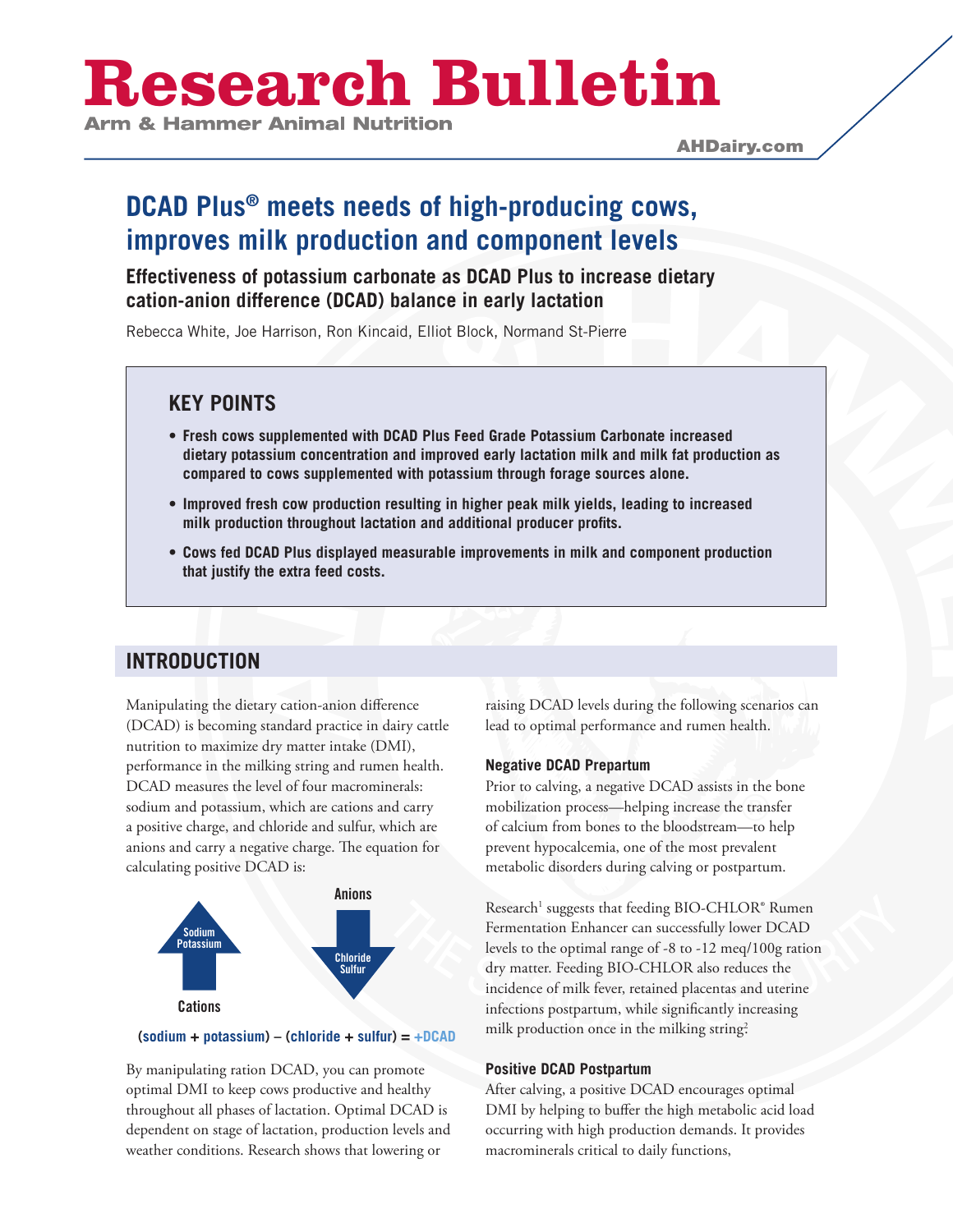most importantly milk production. University research<sup>3</sup> demonstrates these results, reporting the addition of DCAD Plus to the ration not only raised DCAD levels to support the potassium needs of high-producing cows, but also improved DMI, fat-corrected milk production and component levels.

#### **Optimal DCAD fights heat stress**

Cows in heat-stress conditions lose potassium more quickly through increased perspiration, panting and urination, resulting in less blood-buffering capacity by the cow's body. Hot weather also lowers DMI,

rumination and salivary production, all of which adversely influence production and rumen health. DCAD Plus provides the ration with additional potassium to replace levels lost through normal daily functions and act as a blood buffer to help alleviate the effects of heat stress. Potassium is a critical regulator of sweat glands during heat stress, helping keep cows cool and maintain rumen integrity during heat-stress conditions. Further, DCAD Plus does not add any anions, specifically chloride, which can negate the cation benefits potassium delivers.

**By maintaining DCAD, you can promote optimal DMI to keep cows productive and healthy throughout all phases of lactation.**

## **STUDY OVERVIEW4**

Thirty commercial Holsteins used for this trial were divided into two groups which were balanced by lactation number, expected calving date and Predicted Transmitting Abilities (PTA). Cows were placed in the two groups at 15 days in milk (DIM) and remained on their respective diets through 100 DIM. The study took place from mid August to December 2007.

#### **Feeding Rates and DCAD levels**

Based upon nutrition recommendations, the control group was fed potassium through forage sources only at the rate of 1.2 percent dry matter, resulting in a ration DCAD of 21.5 meq/100g ration dry matter. Treatment cows were supplemented with DCAD Plus Feed Grade Potassium Carbonate at the rate of 0.7 lbs. per day, resulting in ration DCAD of +43.7 meq/100g ration dry matter, as shown in Table 1. Apart from supplementation with DCAD Plus, ration composition was similar for each group.

The two groups were fed individually using Calan gates once per day. Rations were formulated for highproducing cows in early lactation using CPM-Dairy. Feeding took place following morning milking, permitting measurement of DMI for individual cows.

#### **Milk Production and Collection Data**

Cows were housed in freestall facilities bedded with composted manure and milked twice daily. Weekly morning and evening composite milk samples were collected and sent to Minnesota DHIA for analysis. Additional milk samples were collected at weeks two, five, nine and 12. These samples were frozen immediately following collection and later analyzed for potassium and magnesium levels.

Blood samples were drawn at weeks two, five, nine and 12 to measure glucose, potassium and magnesium levels.

| <b>TABLE 1</b>                                    | Feeding rates and ration DCAD levels |                                |                                          |
|---------------------------------------------------|--------------------------------------|--------------------------------|------------------------------------------|
|                                                   |                                      | <b>Control (forages alone)</b> | <b>Treatment (forages and DCAD Plus)</b> |
| Potassium fed as % dry matter                     |                                      | 1.2%                           | 2.0%                                     |
| Ration DCAD level (meg/100g<br>ration dry matter) |                                      | $+21.5$                        | $+43.7$                                  |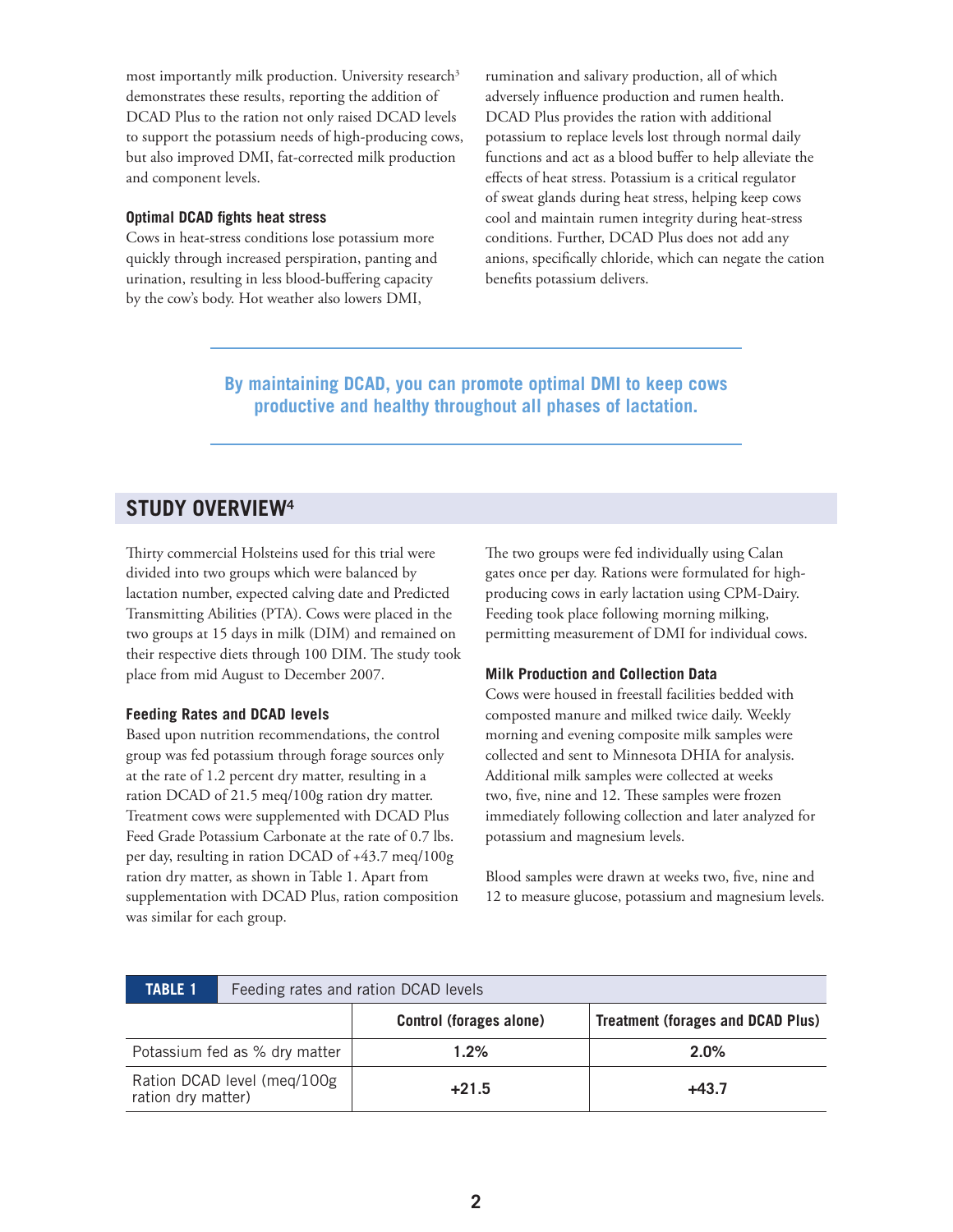## **RESULTS**

#### **Improved FCM and Milk Production**

- Improved milk *and* fat-corrected milk production by treatment cows over control group
- Significant difference was detected (*P*<0.05) for both milk production and fat-corrected milk production

**Improved Component Production** • Improved butterfat production • Treatment cows outperformed the control in pounds of fat production *and* 

• Significant difference (*P*<0.05) was

milk fat percentage

detected for both

#### **lbs./day** 95<br>**lbs./day** 95<br>90 100 95 90 85 **DCAD Plus Control 101.42\* 92.84 86.46 89.76\* + 8.58 lbs./day + 3.30 lbs./day CHART 1** Improved milk production<sup>4</sup>

**Milk, lbs./day**

\*Differences were significant (*P*<0.05)

**3.5% FCM, lbs./day**

80

#### **% or lbs./day** 4.50 4.00 3.50 3.00 2.50 **DCAD Plus Control Fat % 4.31\* Fat, lbs./day 3.41 3.96 + 0.35% 3.85\* + 0.44 lbs./day CHART 2** Improved component production<sup>4</sup>

\*Differences were significant (*P*<0.05)

## **ECONOMIC ANALYSIS**

Because of the improvement in both milk (+8.58 lbs. FCM, +3.30 lbs. milk) and fat production (+0.44 lbs.), additional profits could be realized by the treatment group, as compared to the control group, even when considering the additional cost of DCAD Plus and DMI.